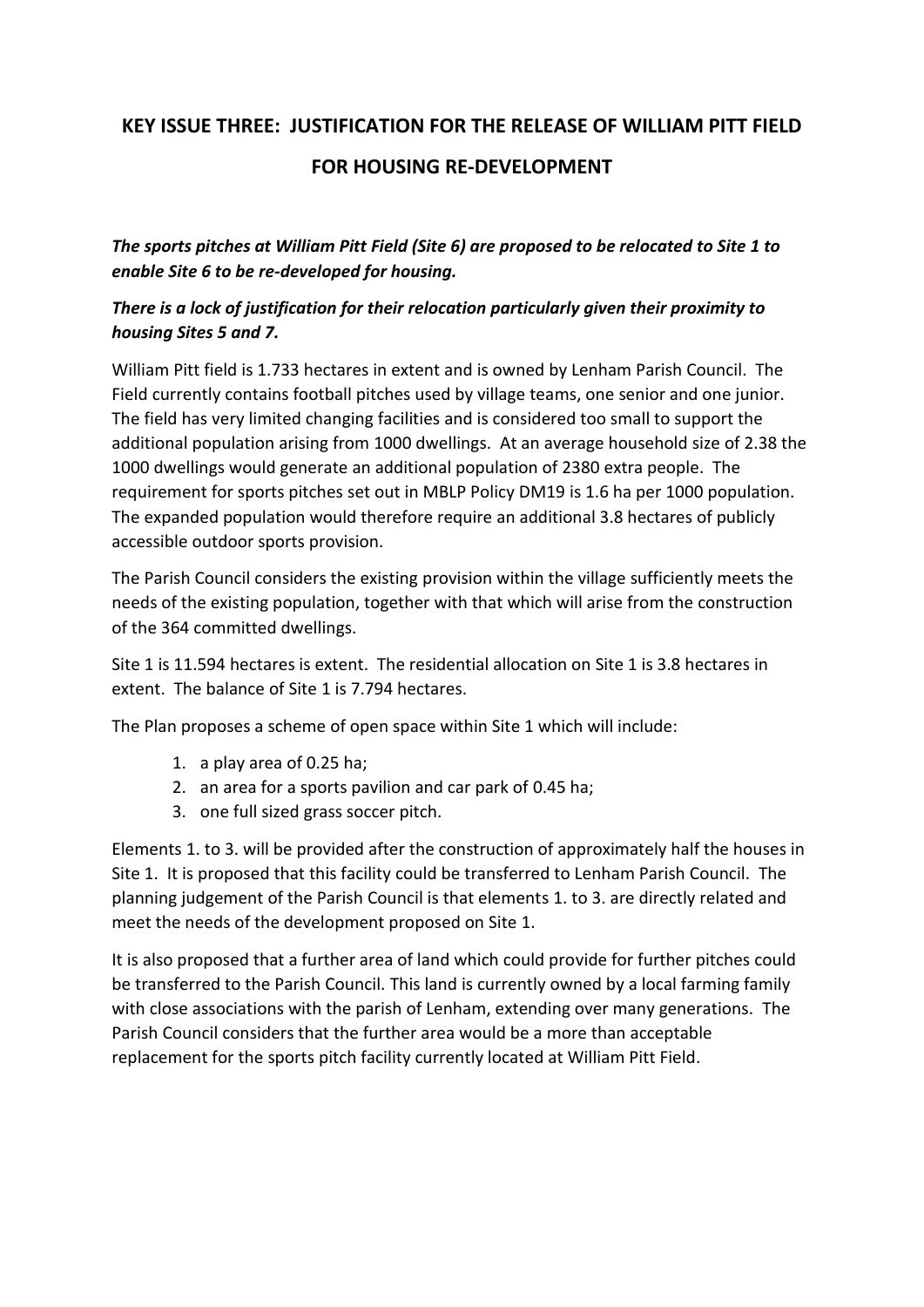One possible indicative layout for Site 1 is shown in the Lenham Masterplanning Report ( $25<sup>th</sup>$ October 2019). The layout shows an outdoor sports area of 3.63 hectares within the nonresidential balance of Site (7.794 hectares). The open space on Site 1 is connected to the centre of the village by a footpath. Another footpath lies to the south and currently traverses the area shown on the indicative layout as occupied by the southerly most of the three sports pitches shown.

The Parish Council considers that the provision of a new area of sports pitches comprising 3.63 hectares, adjacent to an area of natural and semi-natural open space of a further 3.67 hectares will more than replace the 1.733 hectare facility currently provided at William Pitt Field. The Parish Council considers the replacement sports facility serving the village would be a significant benefit arising from the implementation of the Neighbourhood Plan.

The consultation exercises undertaken in association with the Plan indicates public support for the proposal.

The consultation on the 2017 Plan is reported in the Consultation Statement at page 14. There was overwhelming support for the new sports facilities.

The all-weather pitch and potential flood lighting referred to on page 14 relates to a potential enhancement of the facility at a later stage, depending on financial support, and is not a proposal contained in the 2019 Plan.

The consultation on the 2018 Plan is reported in the Consultation Statement at page 22. Under the 'How did we do?' section 46 respondents regarded the footpath sports proposals as 'Good', 35 respondents as 'OK' and with only 2 respondents regarding it as 'Poor'.

Site 5 lies immediately to the south and west of William Pitt Field. Site 5 is to provide at least 6.6 hectares of open space to incorporate:

- 1. at least 0.5 ha of allotments;
- 2. at least 0.5 ha of amenity green space and play provision;
- 3. not less than 1.05 ha of playing pitches for outdoor sport and recreation.

The provision of not less than 1.05 hectares of playing pitches within Site 5 is broadly proportionate to the need for such a facility arising from the construction of 360 dwellings.

The Parish Council considers that the eventual distribution of open spaces across Area 1 the North East of Lenham Village Extension, together with Area 3 North West of Lenham Village Extension will provide an excellent distribution of recreational facilities to serve the expanded village.

A full planning application for the construction of 53 dwellings on Site 7 (18/506657/FULL) was granted planning permission on 30<sup>th</sup> August 2019. The application was reported to Planning Committee on 30<sup>th</sup> May 2019. The summary of the reasons for the positive recommendation in relation to the application contains the following paragraphs: